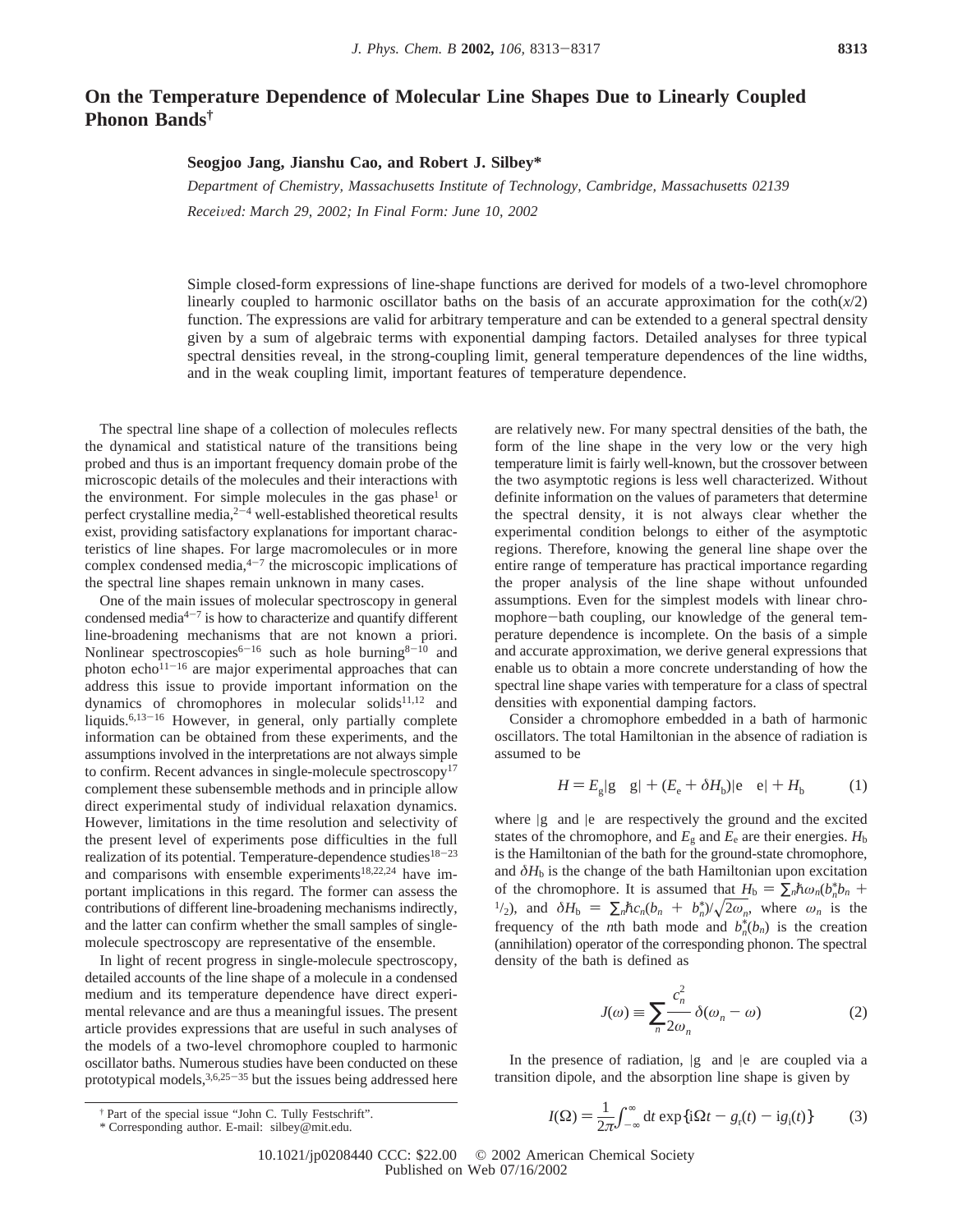where Ω is the photon frequency relative to  $(E_e - E_g)/\hbar$  and

$$
g_{\rm r}(t) \equiv \int_0^\infty \mathrm{d}\omega \, \frac{J(\omega)}{\omega^2} \coth\left(\frac{\beta \hbar \omega}{2}\right) (1 - \cos(\omega t)) \tag{4}
$$

$$
g_i(t) \equiv \int_0^\infty d\omega \, \frac{J(\omega)}{\omega^2} (\sin(\omega t) - \omega t) \tag{5}
$$

We consider the following class of spectral densities

$$
J_n(\omega) = \frac{\alpha_n}{n!} \frac{\omega^n}{\omega_c^{n-1}} e^{-\omega/\omega_c}
$$
 (6)

where  $\alpha_n$  is a dimensionless constant determining the strength of the coupling, and *ω*<sup>c</sup> is the cutoff frequency dictating the spectral width of the bath. Results for three cases  $(n = 1, 2, 3)$ in eq 6 are presented in detail; these can be related to different spatial dimensions in the deformation potential model.<sup>9</sup> The corresponding expressions for  $g_r(t)$  and  $g_i(t)$  are denoted as  $g_r^{(n)}(t)$  and  $g_i^{(n)}(t)$ . For the spectral density given by eq 6, explicit expression for eq 5 can easily be obtained, but this is not the case for eq 4 because of the presence of coth $(\beta \hbar \omega/2)$ . Series expansions of this function can be used, but instead of using the full series, we suggest the following interpolation

$$
\coth\left(\frac{x}{2}\right) \approx 1 + 2e^{-x} + 2e^{-2x} + \frac{2}{x}e^{-5x/2} \tag{7}
$$

where  $x = \beta \hbar \omega$ . This approximation is obtained by the following two steps: (i) expansion of  $coth(*x*/2)$  with respect to  $e^{-x}$  up to the second order and (ii) supplementing this expansion with an additional term that decays faster than  $e^{-2x}$  while reproducing the small *x* expansion of coth( $\frac{x}{2}$ ) up to the order of  $x^0$ . Figure 1 compares eq 7 with the exact value. The agreement is remarkably good. Also shown are the small  $e^{-x}$  and small x expansions up to the first three terms. The inset in Figure 1 shows that the approximation, eq 7, is always better than these two expansions in the crossover region. This is interesting considering that the small *x* expansion of eq 7,  $\frac{2}{x} + \frac{x}{4}$ , is in error<sup>36</sup> with the correct expansion  $\frac{2}{x} + \frac{x}{6}$  by  $\frac{x}{12}$ error<sup>36</sup> with the correct expansion,  $\frac{2}{x} + \frac{x}{6}$ , by  $\frac{x}{12}$ .<br>Ising eq. 7, one can perform the explicit integration

Using eq 7, one can perform the explicit integration of eq 4 for the class of spectral densities given by eq 6. Before presenting the results, we first define



**Figure 1.** Comparison of the approximation, eq 7, with the exact value of coth( $\frac{x}{2}$ ). The short-dashed line corresponds to  $\frac{2}{x} + \frac{x}{6}$ , and the long- $\frac{x}{x} + \frac{x}{x}$ dashed line corresponds to  $1 + 2e^{-x} + 2e^{-2x}$ . The inset shows the crossover region between these two expansions crossover region between these two expansions.

$$
\theta \equiv \beta \hbar \omega_{\rm c} \tag{8}
$$

$$
\tau_{\rm s} \equiv \frac{\omega_{\rm c}t}{1+s\theta} \tag{9}
$$

Then, for  $n = 1$ ,

$$
g_{r}^{(1)}(t) \approx \frac{\alpha_{1}}{2} \Biggl\{ \ln(1 + \tau_{0}^{2}) + 2 \ln(1 + \tau_{1}^{2}) + 2 \ln(1 + \tau_{2}^{2}) + 4 \frac{(1 + 5\theta/2)}{\theta} \int_{0}^{\tau_{5/2}} d\tau' \tan^{-1}(\tau') \Biggr\} (10)
$$

$$
g_{1}^{(1)}(t) = \alpha_{1} (\tan^{-1}(\tau_{0}) - \tau_{0}) (11)
$$

For  $n = 2$ ,

$$
g_{\rm r}^{(2)}(t) \approx \frac{\alpha_2}{2} \left\{ \frac{\tau_0^2}{1 + \tau_0^2} + \frac{2}{(1 + \theta)} \frac{\tau_1^2}{(1 + \tau_1^2)} + \frac{\tau_2^2}{(1 + 2\theta)} \frac{\tau_2^2}{(1 + \tau_2^2)} + \frac{1}{\theta} \ln(1 + \tau_{5/2}^2) \right\}
$$
(12)  

$$
g_{\rm i}^{(2)}(t) = \frac{\alpha_2}{2} \left( \frac{\tau_0}{1 + \tau_0^2} - \tau_0 \right)
$$
(13)

Finally, for  $n = 3$ ,

$$
g_{\rm r}^{(3)}(t) \approx \frac{\alpha_3}{3} \left\{ \frac{\tau_0^4 + 3\tau_0^2}{(1 + \tau_0^2)^2} + \frac{2}{(1 + \theta)^2} \frac{\tau_1^4 + 3\tau_1^2}{(1 + \tau_1^2)^2} + \frac{2}{(1 + 2\theta)^2} \frac{\tau_2^4 + 3\tau_2^2}{(1 + \tau_2^2)^2} + \frac{2}{\theta(1 + 5\theta/2)} \frac{\tau_{5/2}^2}{(1 + \tau_{5/2}^2)} \right\}
$$
(14)  

$$
g_{\rm r}^{(3)}(t) = \frac{\alpha_3}{2} \left( \frac{2\tau_0}{t} - \tau \right) \qquad (15)
$$

$$
g_1^{(3)}(t) = \frac{\alpha_3}{3} \left( \frac{2\tau_0}{(1 + \tau_0^2)^2} - \tau_0 \right) \tag{15}
$$

Although not shown here, explicit expressions can also be obtained for  $n > 3$ . The above expressions are valid for arbitrary values of temperature and  $\omega_c$ . Because these expressions do not involve an infinite series, possible singularities are naturally avoided. Because the explicit functional forms in the time domain are available, a clear analysis of the integration in eq 3 can be made for various limits. Furthermore, these expressions are advantageous for more general situations where the spectral densities are given by a sum of functions of the type of eq 6. In the present work, we consider only the three model spectral densities listed above and analyze the features of the line shape in the limits of strong and weak coupling.

## **A. Strong-Coupling Limit (** $\alpha_n \gg 1$ **)**

The strong-coupling limit is defined as the limit of large enough  $\alpha_n$  such that quadratic expansions of  $g_i^{(n)}(t)$  and  $g_i^{(n)}(t)$ <br>in eq. 3 result in a sufficiently good overall approximation of in eq 3 result in a sufficiently good overall approximation of the line shape. The necessary condition for this approximation is  $\alpha_n \gg 1$ , but sufficient conditions differ depending on *n* and temperature. Given that these conditions are fulfilled, expansions of eqs  $10-15$  up to the second order of *t* lead to the following Gaussian forms of the line shape functions:

$$
I_n(\Omega) \approx \frac{1}{\sqrt{2\pi\alpha_n \omega_c^2 D_n(\theta)^2}} \exp\left(-\frac{\Omega^2}{2\alpha_n \omega_c^2 D_n(\theta)^2}\right) \quad (16)
$$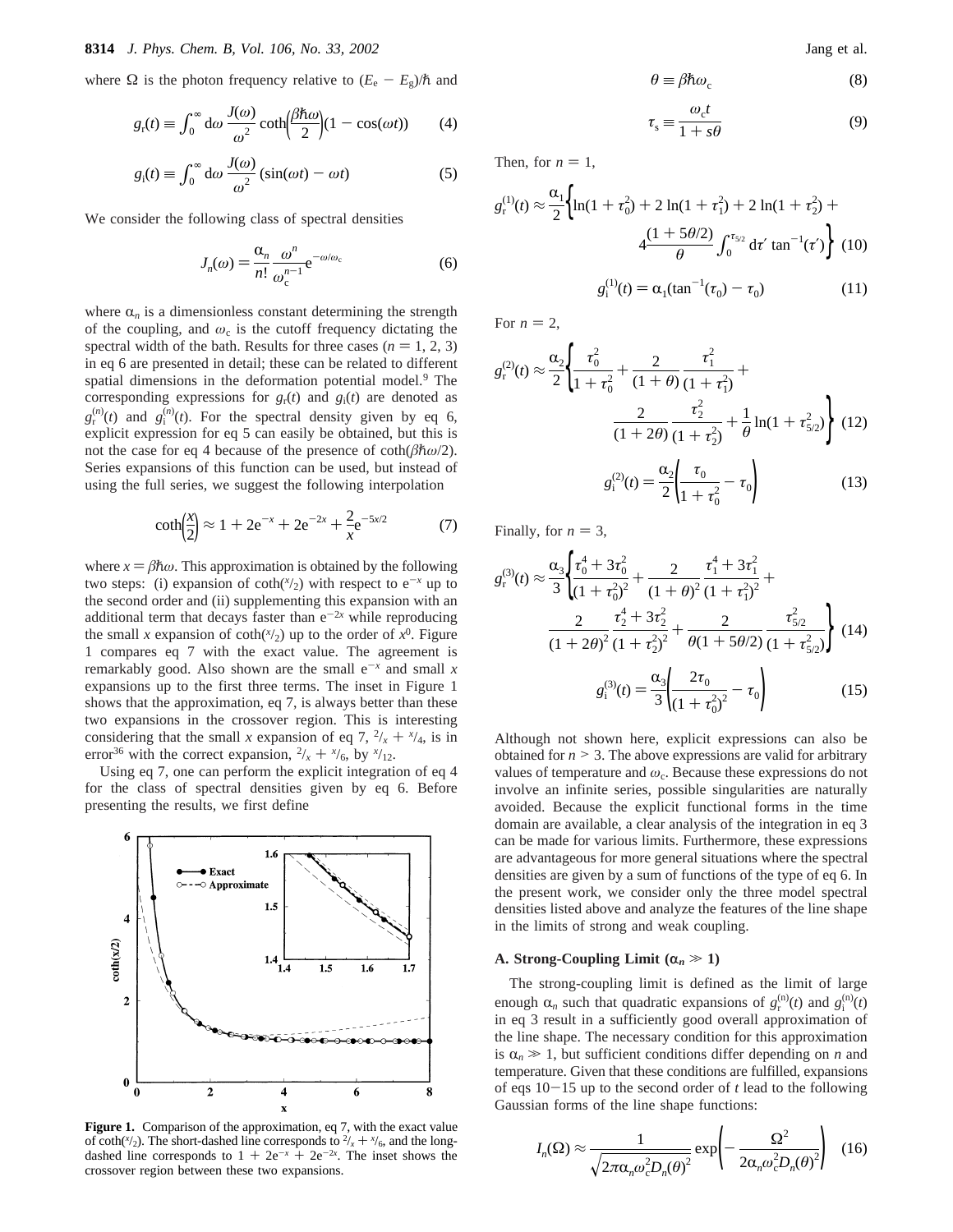### Temperature Dependence of Molecular Line Shapes *J. Phys. Chem. B, Vol. 106, No. 33, 2002* **8315**

where

$$
D_n(\theta)^2 =
$$
  
 
$$
1 + \frac{2}{(1+\theta)^{n+1}} + \frac{2}{(1+2\theta)^{n+1}} + \frac{2}{n\theta(1+5\theta/2)^n}
$$
 (17)

Figure 2 shows the scaled line width  $D_n(\theta)$  for each *n* as a function of the scaled temperature  $1/\theta = k_B T/\hbar \omega_c$ . In all cases, the widths show monotonic crossover from the finite zerotemperature limit to high-temperature asymptotic behavior,  $\sqrt{2k_B T / (n\hbar)}$ . Temperature dependences in crossover regions seem almost linear. The approach to the high-temperature limit is faster for smaller *n*.

The expressions presented above are valid only in the sufficiently strong coupling limit such that the line shape has a Gaussian form over the entire range of temperature. Equations 16 and 17 indicate how the line width in that limit varies with temperature for the class of spectral densities given by eq 2. These results can be generalized to the cases where the spectral density is given by a sum of algebraic functions with exponential damping factors. Given that the assumption of strong coupling can be confirmed either directly or indirectly, our expressions can help to obtain microscopic parameters from the temperature variation of experimental line width and also can be used to understand ensemble line shape for general cases where there exist inhomogeneity in  $\alpha_n$  and  $\omega_c$  as well as in the transition frequency.

#### **B. Weak-Coupling Limit (** $\alpha_n \ll 1$ **)**

The weak-coupling limit is defined as the limit where  $\alpha_n$  is small enough such that all the exponentials in eq 3 with bounded exponents can be expanded up to the first order of  $\alpha_n$ . The necessary condition for this limit is  $\alpha_n \ll 1$ , but again, sufficient conditions depend on *n* and temperature.

For  $n = 1$ , all of the exponents are unbounded except for  $\tan^{-1}(\tau_0)$  in  $g_i^{(1)}(t)$  given by eq 11. The weak-coupling limit brings no substantial simplification for this case. In the zerotemperature limit,  $\theta = \infty$ , the line-shape function can be approximated as

$$
I_1(\Omega, T=0) \approx \frac{1}{2\pi} \int_{-\infty}^{\infty} dt \, e^{i(\Omega + \alpha_1 \omega_c)t} (1 + \tau_0^2)^{-\alpha_1/2}
$$

$$
\times (1 - i\alpha_1 \tan^{-1}(\tau_0)) \tag{18}
$$

where  $- i\alpha_1 \tan^{-1}(\tau_0)$  causes the above line-shape function to be asymmetric with respect to  $(\Omega + \alpha_1 \omega_c)$  by contributing an antisymmetric function. For a qualitative understanding of the line shape near the peak maximum, disregarding the asymmetry, this antisymmetric contribution can be neglected. Thus, for  $|\Omega|$  $+ \alpha_1 \omega_c \ll \omega_c$ 

$$
I_1(\Omega, T=0) \approx \int_{-\infty}^{\infty} dt \, e^{i(\Omega + \alpha_1 \omega_c)t} (1 + \tau_0^2)^{-\alpha_1/2}
$$

$$
\approx |\Omega + \alpha_1 \omega_c|^{\alpha_1 - 1}, \qquad \alpha_1 < 1 \tag{19}
$$

This type of power-law divergence is well-known<sup>31,33</sup> and has been considered to be the signature of the Ohmic behavior of the spectral density.<sup>9</sup> How this singular behavior changes at finite temperature is important in various contexts and has been addressed before.<sup>33</sup> Equation 10 gives a more quantitative analysis of the transition. At finite temperature, because of the second and third terms in eq 10, the effective value of the power



**Figure 2.**  $D_n(\theta)$ , eq 17, as a function of scaled temperature,  $\frac{1}{\theta}$  =  $k_B T / \hbar \omega_c$ . The long-dashed lines with open symbols correspond to the high-temperature asymptotics.

becomes less negative. In addition, at finite temperature, the last term in eq 10 is unbounded and becomes proportional to |*t*|, thus dominating other logarithmic terms. The line shape near the peak maximum is determined by the long-time asymptotic behavior of this integrand. That is, for  $|\Omega + \alpha_1 \omega_c| \ll \omega_c/(1 +$ 5*θ*/2),

$$
I_{1}(\Omega) \approx \int_{-\infty}^{\infty} dt \ e^{i(\Omega + \alpha_{1}\omega_{c})t - \pi\alpha_{1}|t|/(\beta\hbar)}
$$
  
= 
$$
\frac{\pi\alpha_{1}k_{B}T/\hbar}{(\Omega + \alpha_{1}\omega_{c})^{2} + (\pi\alpha_{1}k_{B}T/\hbar)^{2}}
$$
(20)

Thus, the zero-temperature divergence is replaced by a finite Lorentzian peak with a width proportional to temperature. This result is consistent with the observation that the pure dephasing rate is proportional to temperature<sup>25,32,33</sup> for an Ohmic bath at finite temperature. The present analysis clarifies that this behavior is limited to a frequency range smaller than  $\omega_c/(1 +$ 5*θ*/2), beyond which the power-law behavior persists.

For the case of  $n = 2$ ,  $g_r^{(2)}(t)$  consists of both bounded and bounded terms except for the zero-temperature limit where unbounded terms, except for the zero-temperature limit, where all of the terms of  $g_r^{(2)}(t)$  are bounded and the line shape can be approximated as

$$
I_2(\Omega, T=0) \approx \frac{1}{2\pi} \int_{-\infty}^{\infty} dt \, e^{i(\Omega + \alpha_2 \omega_c/2)t}
$$

$$
\times \left\{ 1 - \frac{\alpha_2}{2} \frac{\tau_0^2}{1 + \tau_0^2} - i \frac{\alpha_2}{2} \frac{\tau_0}{1 + \tau_0^2} \right\}
$$

$$
= \left( 1 - \frac{\alpha_2}{2} \right) \delta \left( \Omega + \frac{\alpha_2 \omega_c}{2} \right)
$$

$$
+ \frac{\alpha_2}{2\omega_c} H \left( \Omega + \frac{\alpha_2 \omega_c}{2} \right) e^{-|\Omega/\omega_c + \alpha_2/2|} \tag{21}
$$

where *H* is the Heavyside function. Thus, for  $n = 2$ , a wellresolved zero phonon line (ZPL) and a phonon sideband (PSB) exist in the zero-temperature limit. This feature changes at finite temperature. Using the full expression (eq 12) and expanding the exponentials with bounded exponents up to the first order of  $\alpha_2$ , one can show that the weak-coupling limit of finitetemperature line shape can be approximated as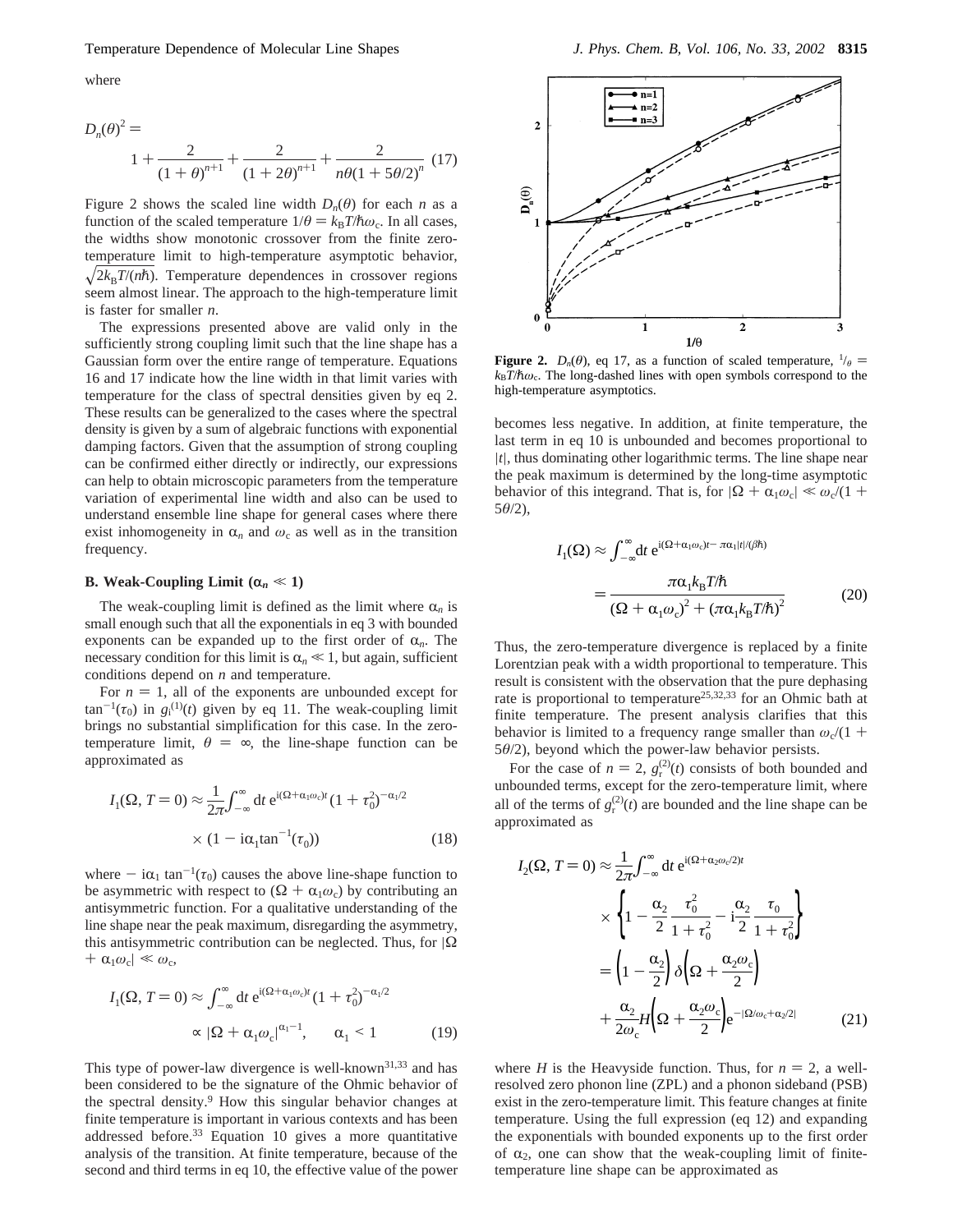$$
I_2(\Omega) \approx \left\{ 1 - \frac{\alpha_2}{2} \left( 1 + \frac{2}{(1+\theta)} + \frac{2}{(1+2\theta)} \right) \right\}
$$
  
 
$$
\times \frac{1}{2\pi} \int_{-\infty}^{\infty} dt \ e^{i(\Omega + \alpha_2 \omega_c/2)t} (1 + \tau_{5/2}^2)^{-\alpha_2/(2\theta)}
$$
  
 
$$
+ \frac{\alpha_2}{4\pi} \int_{-\infty}^{\infty} dt \ e^{i(\Omega + \alpha_2 \omega_c/2)t} (1 + \tau_{5/2}^2)^{-\alpha_2/(2\theta)}
$$
  
 
$$
\times \left( \frac{1}{1 + \tau_0^2} + \frac{2}{(1 + \theta)(1 + \tau_1^2)} + \frac{2}{(1 + 2\theta)(1 + \tau_2^2)} - i \frac{\tau_0}{(1 + \tau_0^2)} \right) \tag{22}
$$

where the first term corresponds to the finite-temperature correction of the ZPL and the second term corresponds to that of the PSB. An important fact is that in the low-temperature region the first term of eq 22 shows a power-law divergence, as in the case of the zero-temperature limit of  $n = 1$ . That is, for  $0 \leq T \leq \hbar \omega_c / (k_B \alpha_2)$ ,

$$
I_2(\Omega)_{\text{ZPL}} \propto |\Omega + \alpha_2 \omega_c/2|^{\alpha_2 k_B T / (\hbar \omega_c) - 1} \tag{23}
$$

Thus, the ZPL is smeared out and shows power-law behavior with an exponent that is linearly dependent on temperature. This type of power-law dependence has already been recognized by Reichman et. al., $33$  but only in the context of the hightemperature limit.

For the case of  $n = 3$ , all terms of  $g_f^{(3)}(t)$  are bounded, and<br> **P** following approximation becomes valid: the following approximation becomes valid:

$$
e^{-g_t^{(3)}(t) - i\mathcal{B}_1^{(3)}(t)} \approx
$$
  
\n
$$
e^{i\alpha_3 \tau_0/3} \left(1 - g_r^{(3)}(\infty) + g_r^{(3)}(\infty) - g_r^{(3)}(t) - i \frac{\alpha_3 \tau_0}{3(1 + \tau_0^2)^2}\right)
$$
\n(24)

where

$$
g_{r}^{(3)}(\infty) = \frac{\alpha_{3}}{3} \left\{ 1 + \frac{2}{(1+\theta)^{2}} + \frac{2}{(1+2\theta)^{2}} + \frac{2}{\theta(1+5\theta/2)} \right\} (25)
$$

Explicit contour integrations of eq 3 with the approximation of eq 24 can be made. The resulting line shape is

$$
I_3(\Omega) \approx (1 - g_r^{(3)}(\infty)) \delta \left(\Omega + \frac{\alpha_3 \omega_c}{3}\right) +
$$
  

$$
\frac{\alpha_3}{3\omega_c} \left| \frac{\Omega}{\omega_c} + \frac{\alpha_3}{3} \right| \left\{ H \left( \frac{\Omega}{\omega_c} + \frac{\alpha_3}{3} \right) e^{-\left| \Omega / \omega_c + \alpha_3 / 3 \right|} + e^{-(1+\theta) \left| \Omega / \omega_c + \alpha_3 / 3 \right|} +
$$
  

$$
e^{-(1+2\theta) \left| \Omega / \omega_c + \alpha_3 / 3 \right|} \left\} + \frac{\alpha_3}{6\theta \omega_c} e^{-(1+5\theta/2) \left| \Omega / \omega_c + \alpha / 3 \right|} (26)
$$

where the first term corresponds to the ZPL and the remaining terms form the PSB. The fact that the ZPL has a delta function form implies that, for the present model, the width of the ZPL does not depend on temperature, in contrast to its intensity, which decreases with temperature. However, the PSB exhibits an interesting temperature dependence. Figure 3 shows the PSB at three different values of temperature. In the zero-temperature limit, the PSB is confined only to the positive side of the ZPL. Raising the temperature causes the PSB to be more symmetric,



**Figure 3.** Phonon sidebands for three temperatures for the line-shape function  $I_3(\Omega)$  given by eq 26.

but the positive-side width remains almost invariant. In the very high temperature limit, the PSB becomes virtually symmetric and peaked at the position of the ZPL.

It is well-known that the spectral features in the weakcoupling limit depend critically on the dimensionality of the spectral density. The analyses here substantiate this fact and provide a more quantitative basis for the understanding of their temperature dependences. Experimental confirmation of these aspects may be possible, given that other line-broadening mechanisms can be well identified.

In the present work, we disregarded line broadening due to lifetime decay, nonlinear system-bath couplings, and anharmonic bath modes. Our analyses are meaningful, given that these other mechanisms are negligible or can be incorporated independently. Another important issue is the form of the spectral density. Equation 6 represents those forms that are widely used in theoretical treatments of dissipative quantum dynamics,<sup>34</sup> but the actual spectral density in real systems can be different in a number of ways. The power-law behavior of the spectral density in the small  $\omega$  region is quite general and reflects the effective dimensions of the bath, but the high-frequency tail can be more complicated than the exponential form. If the maximum and the range of the spectral density can be well fitted by eq 6, with a suitable choice of *n*, then it is expected that the deviation from the present result is small and is limited to a narrow range of temperature. Substantial differences can occur if the spectral density consists of multiple bands with well-separated frequency ranges. The best approach for these cases, within the present model, is to include the high-frequency portions (much larger than room temperature) as a renormalization of the system Hamiltonian and to model the low-frequency portions (smaller or comparable to room temperature) by a linear combinations of functions of the type of eq 6. The general form of  $g_r(t)$  can be obtained for this model spectral density also. Many examples of complicated spectral densities including the cases with additional vibronic couplings can be addressed in this way, but the nature of the temperature dependence and the adequacy of our approach depend on specfic details of the system, which are beyond the scope of the present work.

Summarizing the main results of the present article, under the assumption that the spectral density of the bath can be modeled by eq 2, we have (i) derived closed-form expressions for  $g_r(t)$  (eqs 10, 12, and 14); (ii) derived line-width expressions in the strong-coupling limit; and (iii) analyzed important characteristics of temperature dependences in the weak-coupling